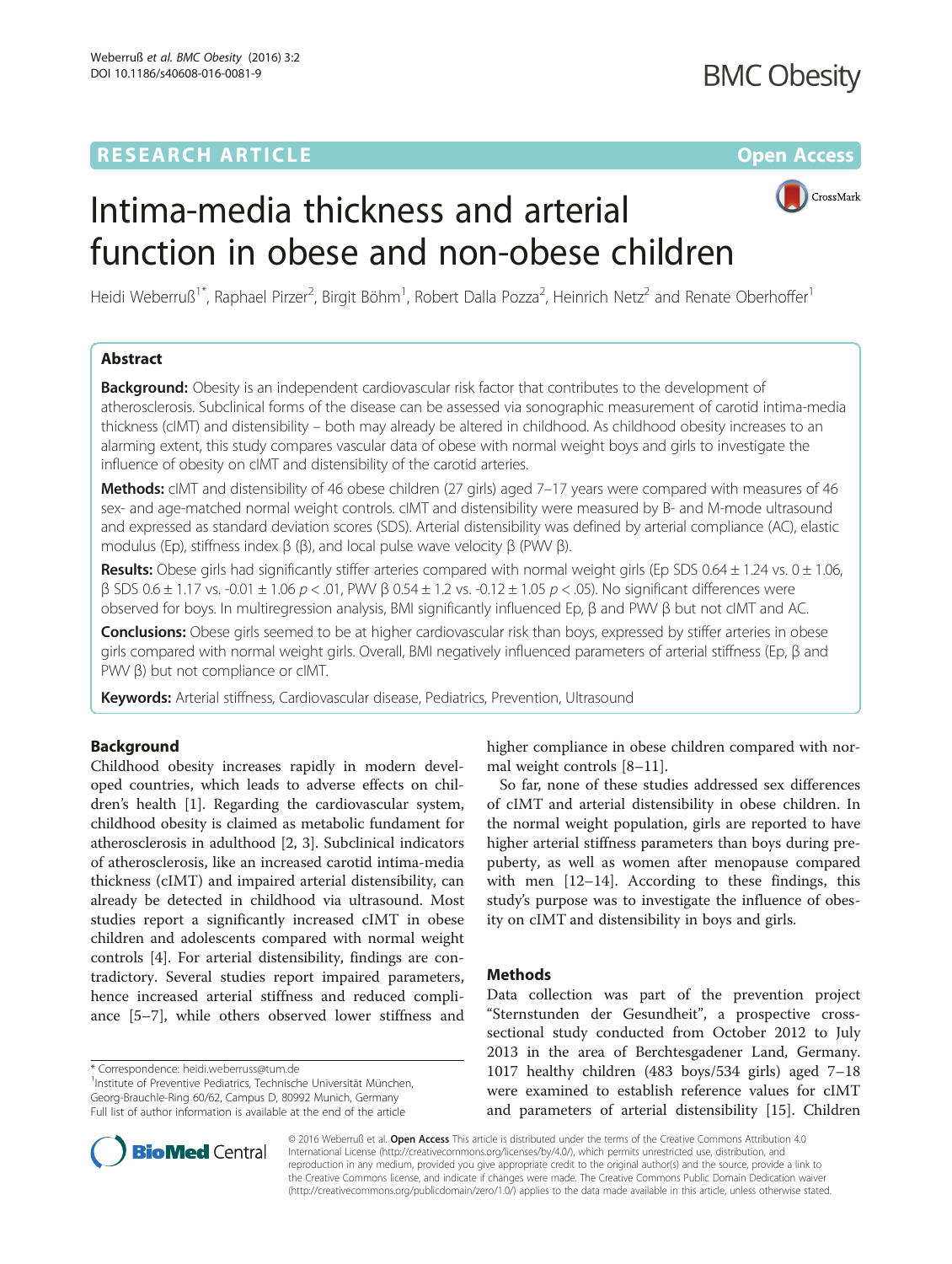had no history of chronic disease or signs of acute infection. The study was approved by the ethics committee of the Technische Universität München (5490/12), written informed consent was obtained from parents and from parents and children ≥ 14 years.

Out of the total study population,  $n = 46$  children (27) girls) were obese, according to German reference values which define obesity as BMI SDS above the  $97<sup>th</sup>$  percent-ile [[16\]](#page-4-0). Obese children were compared with  $n = 46$  sexand age-matched normal weight controls.

Anthropometric measurements were performed by trained staff according to standardized guidelines [\[17](#page-4-0)]. Body weight was measured without shoes, wearing light clothes to the nearest 0.1 kg, body height was measured with a stadiometer (seca 799, seca, Hamburg, Germany), standing upright without shoes to the nearest 0.1 cm. Body-Mass-Index (BMI) was calculated from the ratio of mass (kg) to height<sup>2</sup> (m<sup>2</sup>).

cIMT and distensibility were assessed using semiautomated B- and M-Mode ultrasound, (ProSound Alpha 6, Aloka/Hitachi Medical Systems GmbH, Wiesbaden, Germany) with a high frequency linear array probe (5– 13 MHz). After 15 min rest patients were examined in supine position, the neck slightly extended and their head turned 45° opposite the site being scanned. cIMT was measured in B-Mode according to the Mannheim consensus [[18](#page-4-0)] on the common carotid artery (CCA) far wall, 1 cm proximal to the bulb at end-diastolic moment. The cardiac cycle was simultaneously controlled with a 3 lead ECG. Of each subject, four measurements were performed, two on the left and two on the right CCA and calculated as average mean value of four measurements.

Distensibility was assessed in real time M-Mode with high precision vascular echo tracking at the same location than cIMT. Two tracking gates were placed on the CCA near and far wall which followed vessel wall motion, thereby calculating diameter change during heart cycles. Four video loops of at least five heart cycles were stored, two for the left and two for the right CCA. Distensibility parameters were calculated as average mean value of four measurements. As distensibility is pressure dependent [[19](#page-4-0)], blood pressure (BP) was measured oscillometrically on the left arm (Mobil-O-Graph<sup>®</sup>, I.E.M., Stolberg, Germany) after 10 min rest, and applied in the calculation. Hypertension was defined as BP SDS above the 95<sup>th</sup> percentile according to German reference values [\[20\]](#page-4-0).

CCA distensibility was defined by arterial compliance (AC), elastic modulus (Ep), stiffness index  $β$  ( $β$ ) and local pulse wave velocity (PWV β) according to following formulae [[21](#page-4-0)]:

$$
AC = \pi (D_{max^2} - D_{min^2}) / [4(BP_{max} - BP_{min})]
$$

AC defines the ability of an artery to increase its volume in response to a given increase in blood pressure and is the inverse of arterial stiffness. It is calculated from changes in blood vessel cross-sectional area (D) and BP.

$$
Ep = (BP_{max} - BP_{min})/[(D_{max} - D_{min})/D_{min}]
$$

Ep increases with increasing vessel stiffness. The parameter is affected by BP.

$$
\beta = ln(BP_{max} / BP_{min}) / [(D_{max} - D_{min}) / D_{min}]
$$

Like Ep,  $β$  increases with increasing vessel stiffness, but is low in BP dependency.

$$
PWV\beta = \sqrt{((\beta * BP_{min})/(2\rho))}
$$

In general, PWV is the speed at which the forward pressure wave is transmitted from the aorta through the vascular tree. In this study, PWV β is assessed as CCA local pulse wave velocity, calculated from β.

All measurements were performed by two experienced examiners. The coefficient of variation (CV) between both examiners, assessed in 27 subjects, was 4.79 for cIMT, and 3.54 % for distensibility, calculated as average CV of AC (4.47 %), Ep (3.42 %), β (4.92 %) and PWV β (1.37 %).

BMI, BP, cIMT and distensibility measures were expressed as sex- and age-dependent standard deviation scores (SDS), calculated as follows:

$$
SDS = \frac{\left(\frac{x}{M}\right)^{L-1}}{L x S} \text{ for } L \neq 0 \quad \text{or} \quad SDS = \frac{\ln\left(\frac{x}{M}\right)}{S} \text{ for } L = 0
$$

Data was analyzed using IBM SPSS statistics for Windows, version 21.0 (SPSS, Inc., Chicago, IL, USA). After testing for normal distribution, differences between obese and normal weight children were analyzed by independent samples t-test or Mann–Whitney U-test, for boys and girls separately. The independent influence of BMI and BP on vascular data was analyzed by multivariate stepwise linear regression, and the association with BMI by bivariate correlation, controlled for sex, age, and BP. A P-value of <0.05 was considered to be statistically significant.

## Results and discussion

This subsample of 46 obese children and 46 sex- and agematched controls was part of the prevention project "Sternstunden der Gesundheit", a cross-sectional prospective study to establish reference values for cIMT and distensibility measures [[15](#page-4-0)]. Out of the total study population ( $n = 1017$  children), measurements of intima-media thickness and arterial distensibility were performed in 656 children (353 girls) of which 46 children (7 %) were obese (27 girls). Anthropometric and vascular data for normal weight and obese boys and girls are displayed in Table [1](#page-2-0). Weight, BMI, and BMI SDS differed significantly between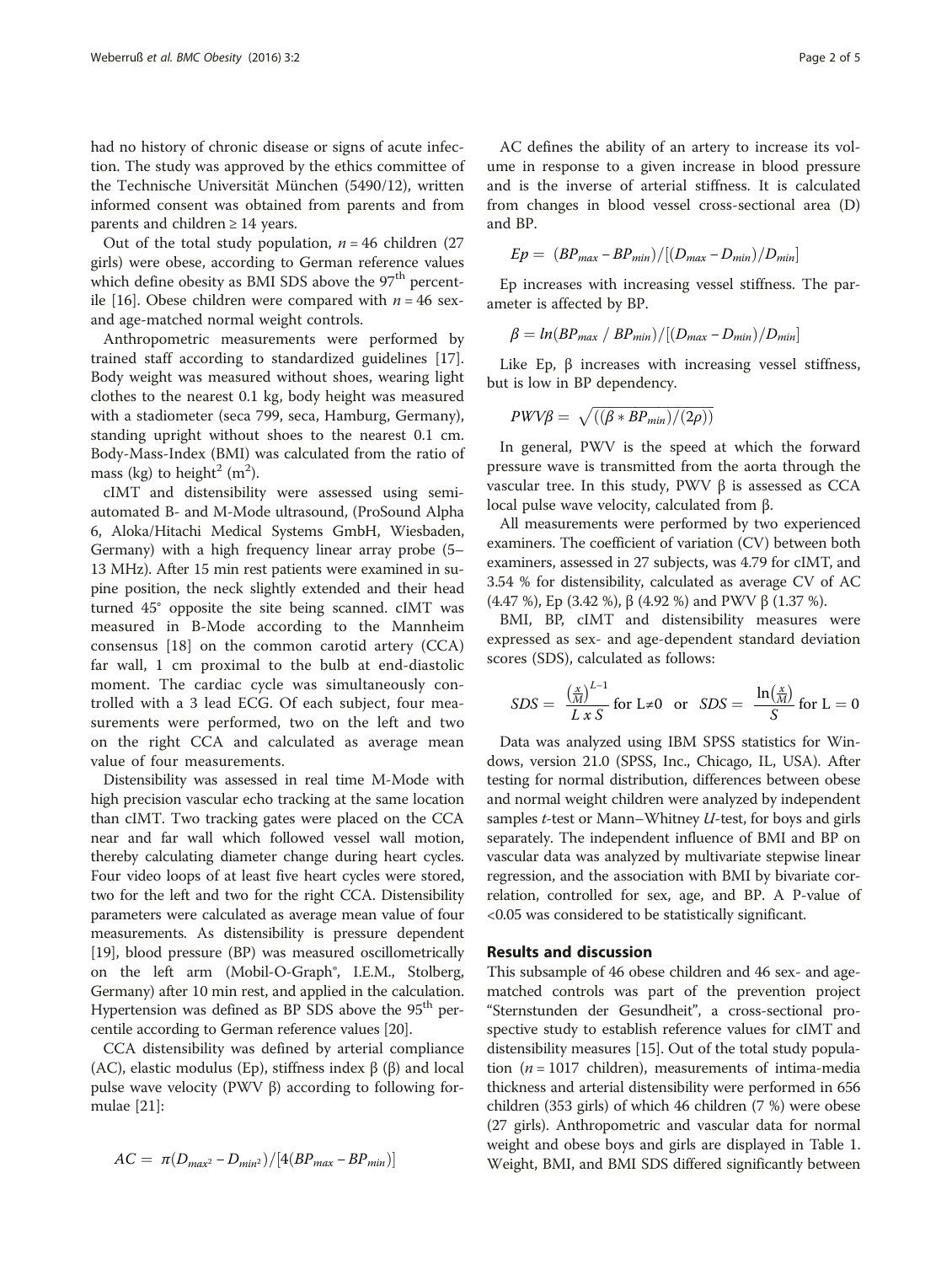| AGE [yrs]        | Male (19/19)  |       |            | Female (27/27) |       |           |               |       |            |        |       |           |
|------------------|---------------|-------|------------|----------------|-------|-----------|---------------|-------|------------|--------|-------|-----------|
|                  | Normal weight |       |            | Obese          |       |           | Normal weight |       |            | Obese  |       |           |
|                  | 11.82         | $\pm$ | 2.51       | 11.81          | $\pm$ | 2.51      | 12.68         | $\pm$ | 2.84       | 12.68  | 土     | 2.84      |
| HEIGHT [cm]      | 149.83        | $\pm$ | 14.38      | 157.73         | $\pm$ | 16.34     | 153.71        | $\pm$ | 14.62      | 155.45 | 土     | 10.12     |
| WEIGHT [kq]      | 40.14         | $\pm$ | $13.35***$ | 69.91          | $\pm$ | 21.99**   | 42.34         | $\pm$ | $12.19***$ | 70.17  | $\pm$ | $17.83**$ |
| <b>BMI SDS</b>   | $-0.37$       | $\pm$ | $0.69***$  | 2.22           | $\pm$ | $0.25***$ | $-0.56$       | $\pm$ | $0.52***$  | 2.35   | 土     | $0.5***$  |
| BP systolic SDS  | 0.68          | $\pm$ | 1.01       | 1.23           | $\pm$ | 1.05      | 1.14          | $\pm$ | 1.33       | 1.07   | $\pm$ | 1.38      |
| BP diastolic SDS | $-0.14$       | $\pm$ | 1.32       | 0.55           | $\pm$ | 1.02      | 0.08          | $\pm$ | 1.19       | 0.15   | 土     | 1.26      |
| <b>IMT SDS</b>   | $-0.05$       | $\pm$ | 0.94       | 0.03           | $\pm$ | 1.39      | 0.07          | $\pm$ | 1.09       | 0.23   | $\pm$ | 0.83      |
| AC SDS           | $-0.35$       | $\pm$ | 1.19       | 0.25           | $\pm$ | 0.77      | $-0.15$       | $\pm$ | 0.92       | 0.04   | $\pm$ | 1.47      |
| Ep SDS           | 0.08          | $\pm$ | 1.31       | 0.36           | $\pm$ | 1.10      | 0.00          | $\pm$ | $1.06*$    | 0.64   | 土     | $1.24*$   |
| $\beta$ SDS      | 0.23          | $\pm$ | 1.28       | 0.23           | $\pm$ | 1.00      | $-0.01$       | $\pm$ | $1.06***$  | 0.60   | $\pm$ | $1.17***$ |
| PWV B SDS        | $-0.04$       | $\pm$ | 1.19       | 0.34           | 土     | 1.00      | $-0.12$       | $\pm$ | $1.05*$    | 0.54   | $\pm$ | $1.2*$    |

<span id="page-2-0"></span>**Table 1** Anthropometric and arterial status of normal weight and obese boys and girls

 $*$ p < .05,  $*$  $*$ p < .01

normal weight and obese boys and girls  $(p < .01)$ , there were no significant differences in age, height and BP. Elevated systolic BP levels were present in 24 children (14 girls), elevated diastolic BP levels in 5 (1 girl) and both, elevated systolic and diastolic levles in 2 children (1 girl). 14 children with elevated systolic BP were obese (8 girls) and 10 were normal weight (6 girls). 4 children with elevated diastolic BP were obese (1 girl), and both subjects with elevated systolic and diastolic BP levels were obese.

cIMT SDS did not differ significantly between normal weight and obese boys and girls. Mean cIMT SDS in normal weight boys were −0.05 ± 0.94 compared with  $0.03 \pm 1.39$  in obese boys and  $0.07 \pm 1.09$  in normal weight girls compared with  $0.23 \pm 0.83$  in obese girls. In boys, distensibility parameters did not differ significantly between normal weight and obese participants. Obese girls, on the contrary had significantly increased stiffness parameters compared with normal weight controls (Table 1).

Multivariate stepwise linear regression revealed no significant independent influence of BMI and BP on cIMT. AC was affected by BP but not BMI. Measures of arterial stiffness (Ep, β and PWV β) were influenced by body dimensions, indicating stiffer arteries at a higher BMI (Table 2). In bivariate correlation, parameters of arterial stiffness were also significantly correlated to BMI after

controlling for sex, age, and BP (Ep SDS:  $r = 0.26$   $\beta$  SDS:  $r = 0.25$  and PWV  $\beta$  SDS:  $r = 0.25$ ,  $p < .05$ ).

This study compared the vascular status of 46 obese children to 46 age- and sex-matched normal weight controls, separately for boys and girls. Contrary to other studies [\[4\]](#page-4-0), we did not observe significant higher cIMT values in obese boys and girls. In accordance to findings of Tounian et al. [[5\]](#page-4-0), Aggoun et al. [[22](#page-4-0)], and Di Salvo et al. [\[23](#page-4-0)] our sample consisted of healthy children with no history of chronic disease. BP levels did not differ significantly between obese and normal weight children, none of the children was diagnosed with manifest hypertension.

The extent of obesity within the sample was 2.22 SDS in boys and 2.35 SDS in girls. Dangardt et al. [\[8\]](#page-4-0) included obese children with BMI measures > 3 SDS, a significantly higher systolic and significantly lower diastolic BP, and found higher radial artery intimal thickening in obese participants. Giannini et al. [[3](#page-4-0)] included participants with a  $BMI > 2$  SDS and significantly higher systolic and diastolic BP than in lean controls. The coexistence of two risk factors, like hypertension and obesity [[24\]](#page-4-0) may lead to a higher increase in cIMT compared to healthy normal weight controls, which can explain nonsignificant differences in our study with obesity as only risk factor.

Table 2 Stepwise multiregression analysis for measures of arterial distensibility with BMI and BP SDS

|                  | AC SDS $R^2 = 0.43$ |         |         | Ep SDS $R^2 = 0.3$ |         |         | $\beta$ SDS R <sup>2</sup> = 0.35 |         |         | PWV $\beta$ SDS R <sup>2</sup> = 0.18 |      |        |
|------------------|---------------------|---------|---------|--------------------|---------|---------|-----------------------------------|---------|---------|---------------------------------------|------|--------|
|                  | $Beta \pm SE$       | R       | P       | $Beta \pm SE$      |         | P       | $Beta \pm SE$                     | ß       |         | $Beta \pm SE$                         | B    | P      |
| Constant         | $0.54 + 0.12$       |         | .005    | $-0.37 + 0.16$     |         | .02     | $0.19 + 0.14$                     |         |         | $-0.3 + 0.16$                         |      | .05    |
| <b>BMI SDS</b>   |                     |         |         | $0.18 + 0.07$      | 0.23    | .013    | $0.16 + 0.07$                     | 0.21    | .019    | $0.17 + 0.07$                         | 0.22 | .025   |
| Systolic BP SDS  | $-0.64 + 0.08$      | $-0.68$ | < 0.001 | $0.52 \pm 0.1$     | 0.54    | < 0.001 | $0.38 + 0.09$                     | 0.41    | < 0.001 | $0.32 + 0.09$                         | 035  | < 0.01 |
| Diastolic BP SDS | $0.48 + 0.08$       | 0.5     | < 0.001 | $-0.37 + 0.1$      | $-0.38$ | .001    | $-0.58 + 0.9$                     | $-0.61$ | < 0.01  |                                       |      |        |

BMI indicates Body Mass Index, BP Blood Pressure. All measures are expressed as Standard Deviation Scores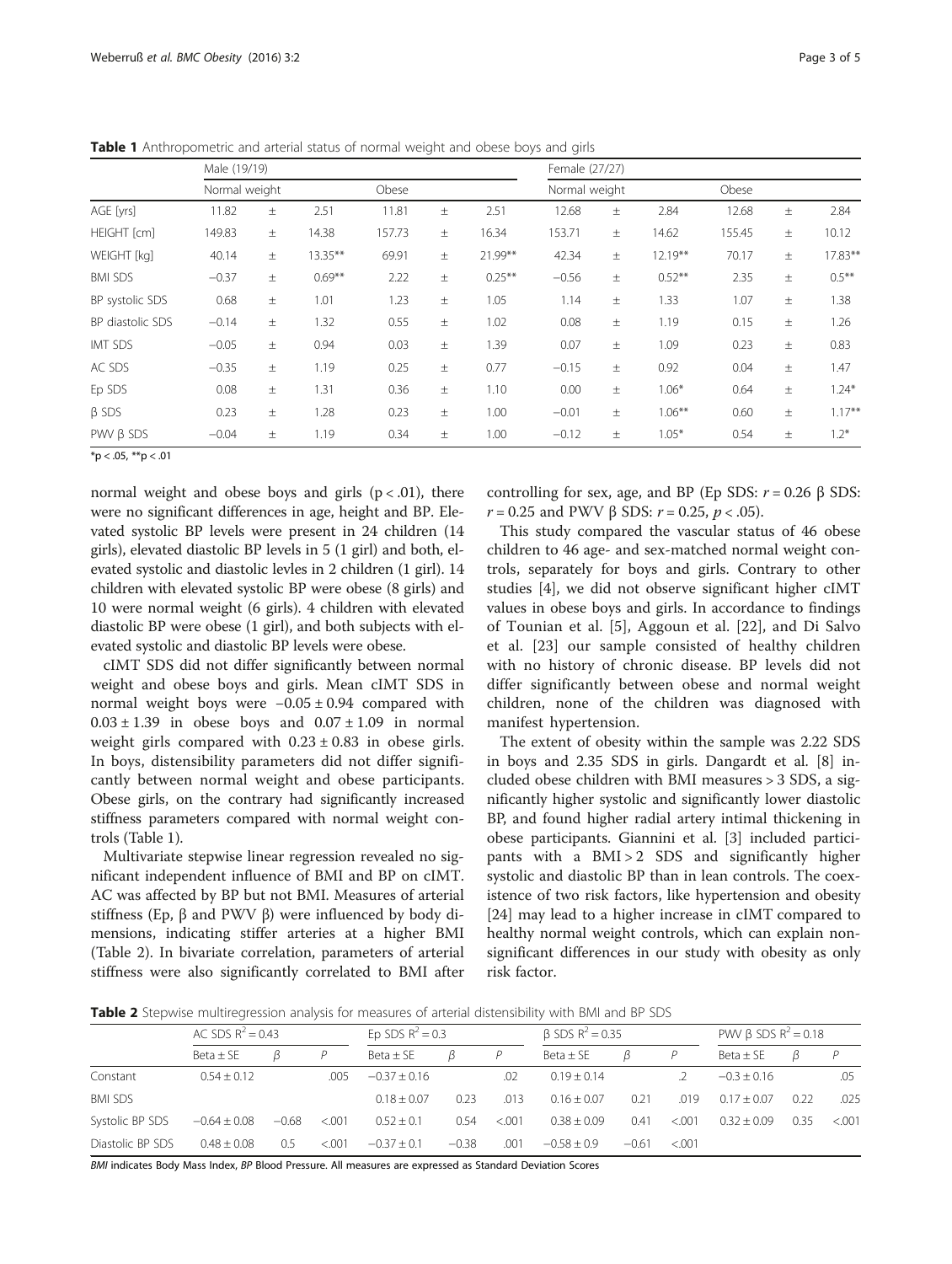Significant differences in parameters of arterial stiffness in contrast to findings on cIMT may be explained with an earlier alteration of an artery's function com-pared to its structural status [\[25](#page-4-0)]. Ep, β and PWV β were independently affected by BMI to a similar extent (Table [2\)](#page-2-0), indicating stiffer arteries with increasing BMI values. AC in our sample, was higher in obese boys and girls compared to controls but did not reach statistical significance. These results are in accordance with Chalmers et al. [[9\]](#page-4-0), Tryggestad et al. [[11\]](#page-4-0), and Lurbe et al. [[10\]](#page-4-0) who also observed increased compliance in obese children. Dangardt et al. [[8\]](#page-4-0) explain this higher compliance as chronic vasodilation caused by initial adaptation of the arterial system to a larger blood volume, generated by increased body fat mass. Tryggestad et al. [[11\]](#page-4-0) add that childhood obesity may cause an earlier peak in vascular compliance by obesity related acceleration of pubertal development. Chalmers et al. [[9\]](#page-4-0) claim the significantly higher pubertal status in their obese participants to be responsible for higher circulating insulin, leading to chronic vasodilation. According to the authors, this status remains until other risk factors contribute to the development of atherosclerosis – at this point the vessel wall surpasses a point of natural adaptation that results in decreased compliance and increased stiffness.

In this study, stiffness parameters in obese girls differed significantly from those in normal weight sex- and age-matched controls which is not the case in male participants. Marlatt et al. [[26\]](#page-4-0) did not find significantly sex differences for arterial stiffness parameters in normal weight children. Ahimastos et al. [[13](#page-4-0)] took pubertalstatus of children into account and found significantly stiffer arteries in pre-pubertal girls compared to agematched males, but not in post-pubertal boys and girls. Sex steroid hormones are known to influence vessel structure and function. Hence, authors hypothesize a modulating effect of male and female sex steroids, causing a reduction in arterial stiffness in girls and an increased stiffness in boys during puberty. This may result in non-significantly different post-pubertal stiffness measures. For aortic PWV, Hidvegi et al. [\[27](#page-4-0)] have shown a steep increase during puberty in boys and girls, which starts about 2 years earlier in girls than in boys. This earlier development in girls and presence of obesity might be the reason for significantly higher stiffness measures in obese girls in our study and identifies them as being at higher risk for early signs of atherosclerosis. Though, results of our study support a sex specific approach to arterial distensibility with obese girls being at higher risk to develop early atherosclerosis.

Equivalent to aforementioned results, cIMT and AC were not significantly correlated to BMI, whereas arterial stiffness parameters (Ep, β and PWV β) were positively associated with BMI. This reveals Ep,  $β$  and PWV  $β$  as more sensitive parameters regarding overweight and obesity in children. An increased stiffness represents a functional impairment of the arterial wall, which occurs earlier than structural alterations, defined by an increased cIMT [[28\]](#page-4-0). Increased arterial stiffness is present in children with familial hypercholesterolemia, diabetes, and severe obesity [[29](#page-4-0)–[31](#page-4-0)]. Of all risk factors, the most obvious in the invisible atherosclerotic process is the growing number of overweight and obese children [[32\]](#page-4-0).

### Conclusion

Detected early in life – by one single risk factor named obesity – children can immediately improve their vascular health by losing weight [\[8](#page-4-0), [12\]](#page-4-0). A reduction in BMI slows the yearly increase in cIMT and improves CVD risk factors [[33](#page-4-0), [34](#page-4-0)]. Juonala et al. [\[35](#page-4-0)] reported ageappropriate cIMT values in normal weight adults, who had been obese in youth but lost overweight in adulthood. This study shows a significant association between BMI and parameters of arterial stiffness, especially in girls. As obesity tracks from child- into adulthood [\[36](#page-4-0)], with a strong association between childhood BMI and CVD in adulthood [[2, 7, 37\]](#page-4-0), it is of highest priority to start prevention as early as possible. Our results support a sex-based approach to prevention programmes, as obese girls are at higher risk than normal weight controls.

#### Abbreviations

β: stiffness index β; AC: arterial compliance; BMI: body-mass-index; BP: blood pressure; CCA: common carotid artery; cIMT: carotid intima-media thickness; CV: coefficient of variation; Ep: elastic modulus; PWV β: local pulse wave velocity β; SDS: standard deviation scores.

#### Competing interests

The authors declare that they have no competing interests.

#### Author's contribution

HW contributed in cIMT measurement, data management, data analysis, drafting of manuscript. RP contributed in cIMT measurement and data management. BB contributed in study conception, cIMT teaching, critical revision of data analysis and manuscript. RDP contributed in study conception and design, critical revision. HN contributed in study conception and design, critical revision. RO contributed in study conception and design, critical revision. All authors have read and approved the final version of the manuscript.

#### Acknowledgments

#### Funding

The study was funded by Sternstunden e.V. (non-profit organization) and the district office Berchtesgadener Land.

#### Author details

<sup>1</sup>Institute of Preventive Pediatrics, Technische Universität München, Georg-Brauchle-Ring 60/62, Campus D, 80992 Munich, Germany. 2 Department of Pediatric Cardiology, Ludwig-Maximilians-University, Marchioninistraße 15, 81377 Munich, Germany.

Received: 30 April 2015 Accepted: 6 January 2016 Published online: 09 January 2016